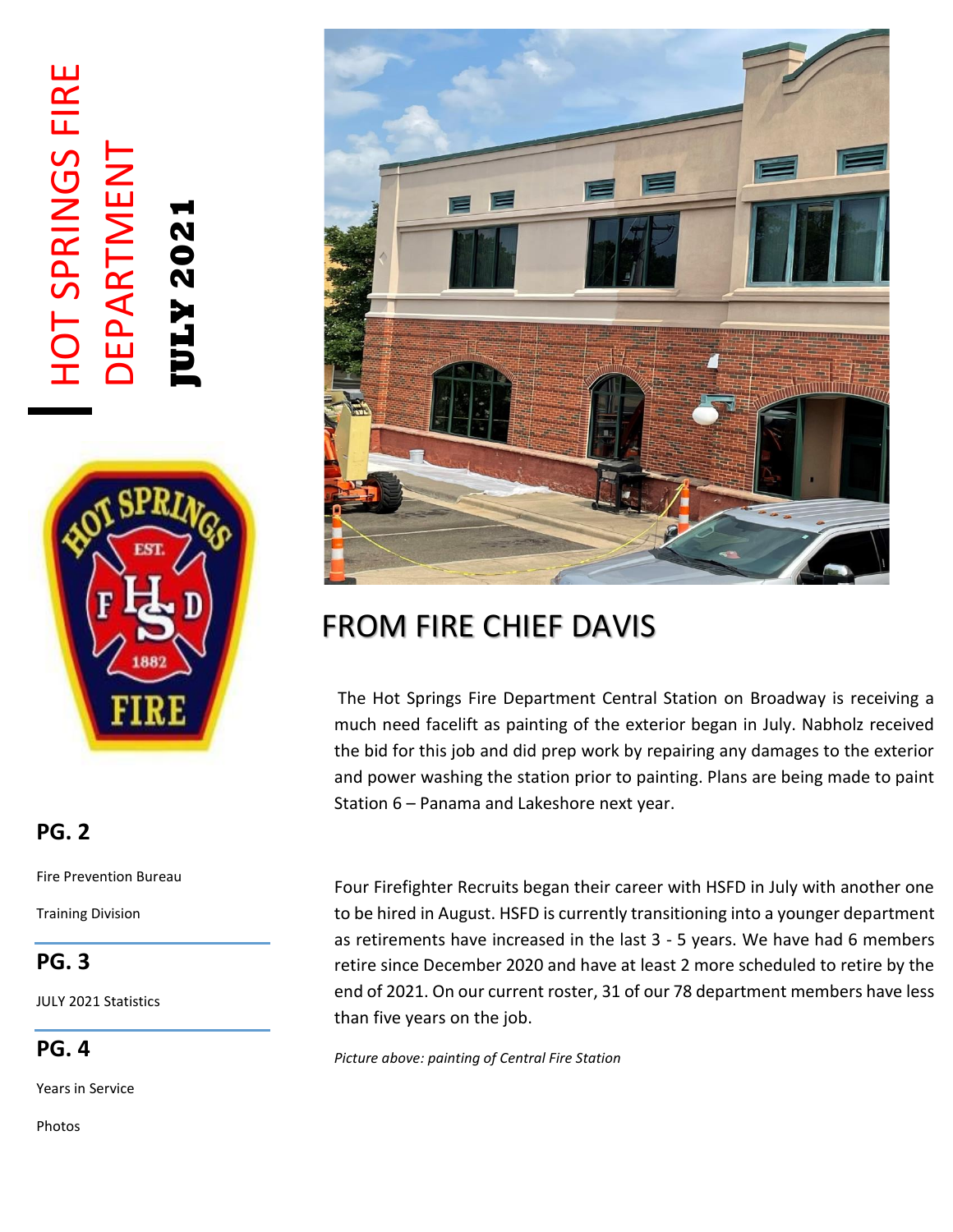



## **FIRE PREVENTION BUREAU**

FIRE MARSHAL, TOM BRAUGHON

The Fire Prevention Bureau conducted 458 inspections for July Including 12 Certificate of Occupancies: Maison 226, Arkansas Center for Surgical Excellence, Golden Raised Donut, Peace of Mind Therapy & Yoga, Sleep Number, Central Station, Sweet Smokey Joe's, Palmer Hearing, Mamoo's Creamery, Steadman Properties, and Godbehere's Auction. Suppression companies completed 446 pre-fire plans of local businesses.

*Photo at Left: Painting of Central Fire Station*

## **TRAINING DIVISION**

#### TRAINING OFFICER, TY FARRIS

-HSFD Orientation continued with the 4 Firefighter Recruits as they began to learn practical firefighting skills and equipment familiarization. The Recruits also experienced live-fire training for the first time as training was conducted at the HSFD Training Grounds using the training simulator. The Class B Propane room and Class A room (straw and wood pallets) were used to introduce the Recruits to live fire conditions.

-Swift Water team members finished up their training by practicing skills on the Ouachita River in Malvern. Members were able to do rope skills, see actual water hydraulics and work with the Swift Water boat.

-Emergency Medical Technician (EMT) class started in July with 9 HSFD Firefighters participating. Class is held on Tuesday, Wednesday and Thursday and runs for 9 weeks. After passing this course, Firefighters will be eligible to test for their National and Arkansas EMT licenses. Training Officer Ty Farris is the lead instructor for the EMT class and is assisted by Driver Quincy Lawrence, Lieutenant Casey Burch, Driver Tracey Gray and Lieutenant Blake Harmon. -Firefighter Sean Moore attended and completed the Rescue Diver course through Ocean Extreme. The training was held at Lake Ouachita and was the second certification Moore has received as a member of the Dive Team.

 *Picture on Left: Firefighter recruits doing live fire training.*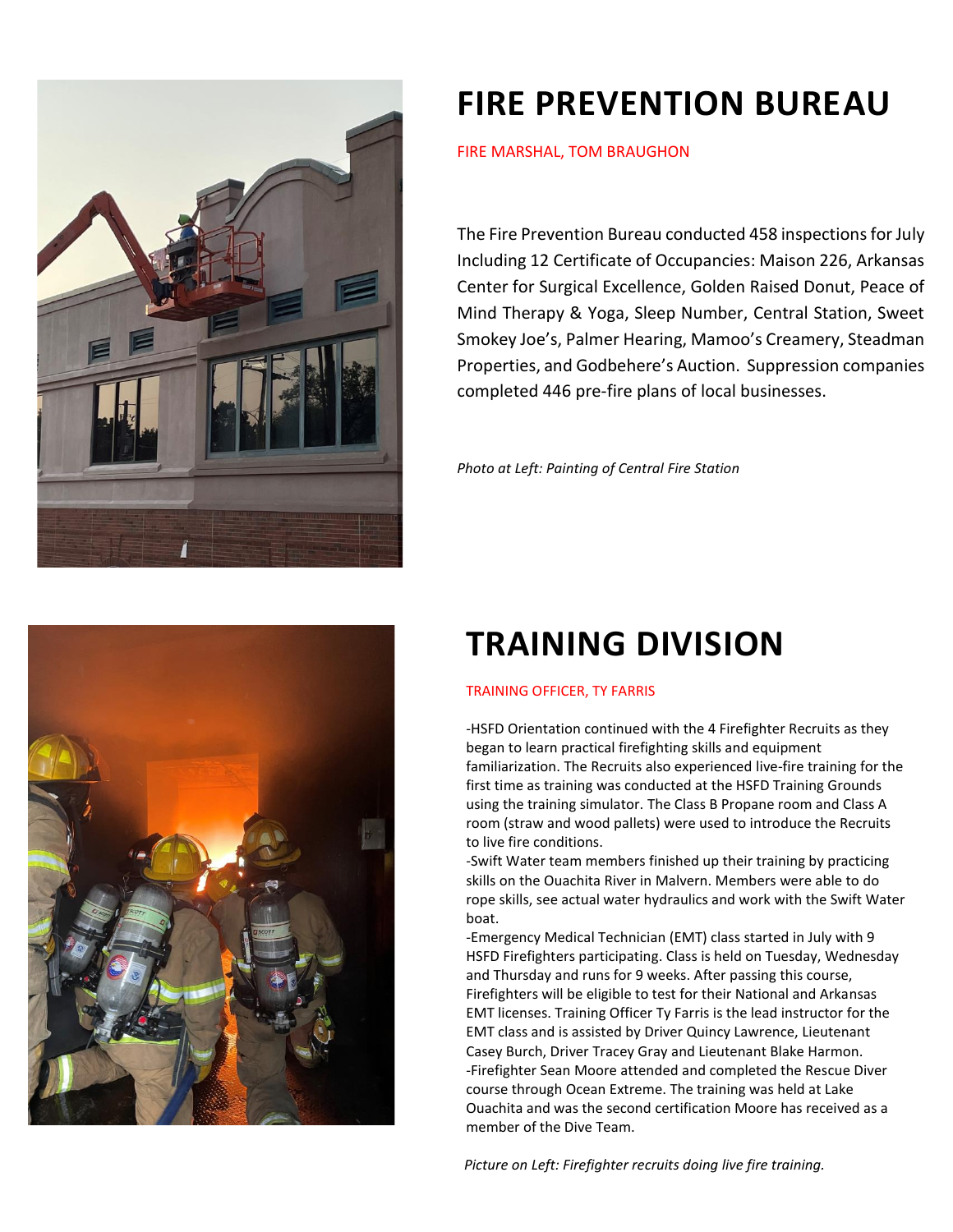

## **JULY 2021**

#### STRUCTURE FIRES

Structure fire loss through July 2021: \$ 762,620

Total Property Saved through July 2021: \$10,203,860

Average response time to structure fires for July 2021: 4:26

### **MONTHLY INCIDENT COUNTS JULY SITUATION FOUND**